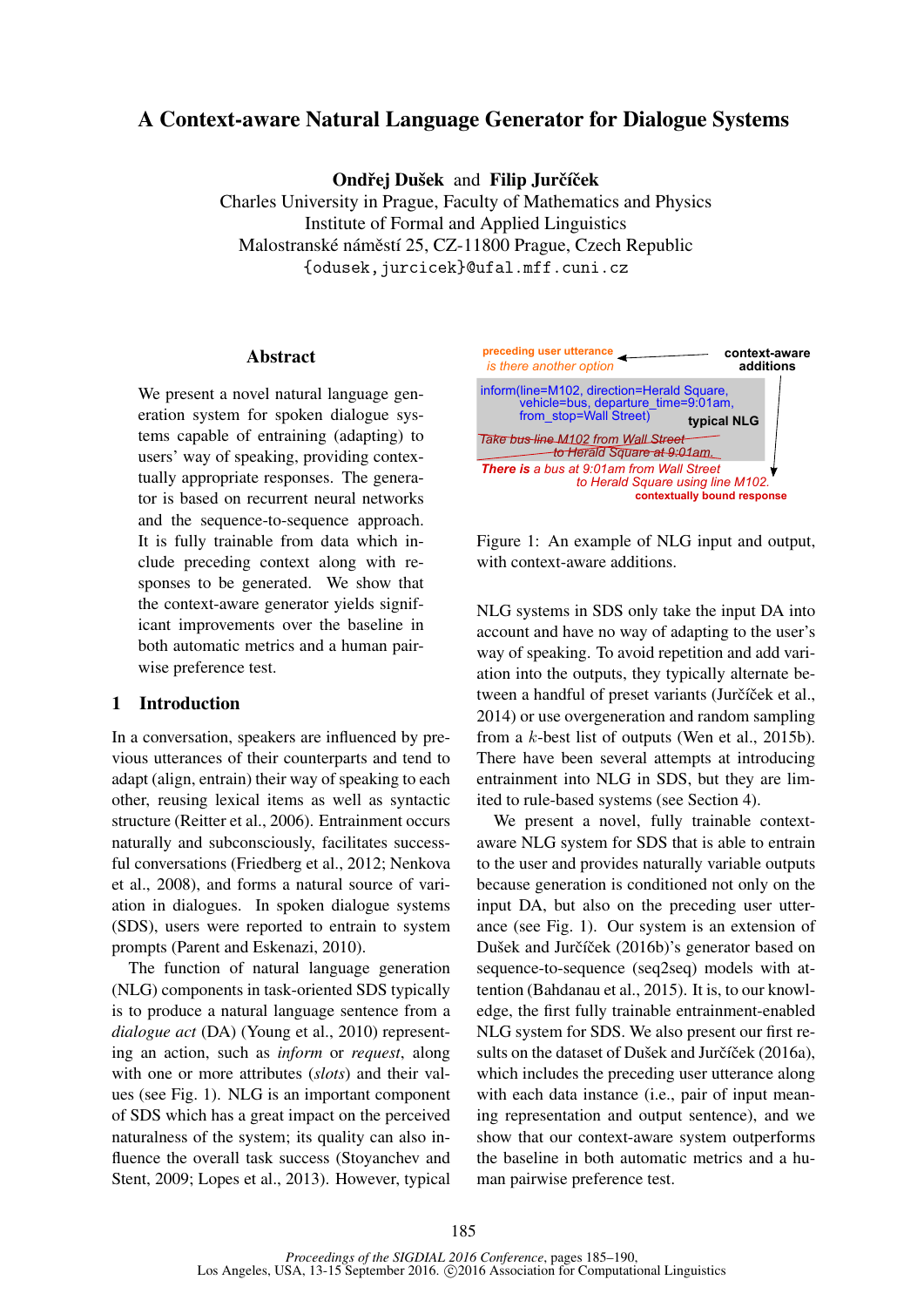In the following, we first present the architecture of our generator (see Section 2), then give an account of our experiments in Section 3. We include a brief survey of related work in Section 4. Section 5 contains concluding remarks and plans for future work.

#### 2 Our generator

Our seq2seq generator is an improved version of Dušek and Jurčíček (2016b)'s generator, which itself is based on the seq2seq model with attention (Bahdanau et al., 2015, see Fig. 2) as implemented in the TensorFlow framework (Abadi et al.,  $2015$ .<sup>1</sup> We first describe the base model in Section 2.1, then list our context-aware improvements in Section 2.2.

#### 2.1 Baseline Seq2seq NLG with Attention

The generation has two stages: The first, *encoder stage* uses a recurrent neural network (RNN) composed of long-short-term memory (LSTM) cells (Hochreiter and Schmidhuber, 1997; Graves, 2013) to encode a sequence of input tokens<sup>2</sup>  $x =$  ${x_1, \ldots, x_n}$  into a sequence of hidden states  $h =$  ${h_1, \ldots, h_n}$ :

$$
h_t = \text{lstm}(x_t, h_{t-1}) \tag{1}
$$

The second, *decoder stage* then uses the hidden states h to generate the output sequence  $y =$  $\{y_1, \ldots, y_m\}$ . Its main component is a second LSTM-based RNN, which works over its own internal state  $s_t$  and the previous output token  $y_{t-1}$ :

$$
s_t = \text{lstm}((y_{t-1} \circ c_t)W_S, s_{t-1})
$$
 (2)

It is initialized by the last hidden encoder state  $(s_0 = h_n)$  and a special starting symbol. The generated output token  $y_t$  is selected from a softmax distribution:

$$
p(y_t|y_{t-1}\ldots,\mathbf{x}) = \text{softmax}((s_t \circ c_t)W_Y) \quad (3)
$$

In (2) and (3),  $c_t$  represents the *attention model* – a sum over all encoder hidden states, weighted by a feed-forward network with one tanh hidden layer;  $W_S$  and  $W_Y$  are linear projection matrices and "◦" denotes concatenation.

DAs are represented as sequences on the encoder input: a triple of the structure "DA type, slot, value" is created for each slot in the DA and the triples are concatenated (see Fig.  $2<sup>3</sup>$ ). The generator supports greedy decoding as well as beam search which keeps track of top  $k$  most probable output sequences at each time step (Sutskever et al., 2014; Bahdanau et al., 2015).

The generator further features a simple content classification reranker to penalize irrelevant or missing information on the output. It uses an LSTM-based RNN to encode the generator outputs token-by-token into a fixed-size vector. This is then fed to a sigmoid classification layer that outputs a 1-hot vector indicating the presence of all possible DA types, slots, and values. The vectors for all k-best generator outputs are then compared to the input DA and the number of missing and irrelevant elements is used to rerank them.

#### 2.2 Making the Generator Context-aware

We implemented three different modifications to our generator that make its output dependent on the preceding context:<sup>4</sup>

Prepending context. The preceding user utterance is simply prepended to the DA and fed into the encoder (see Fig. 2). The dictionary for context utterances is distinct from the DA tokens dictionary.

Context encoder. We add another, separate encoder for the context utterances. The hidden states of both encoders are concatenated, and the decoder then works with double-sized vectors both on the input and in the attention model (see Fig. 2).

n-gram match reranker. We added a second reranker for the k-best outputs of the generator that promotes outputs that have a word or phrase overlap with the context utterance. We use geometric mean of modified  $n$ -gram precisions (with  $n \in \{1, 2\}$  as a measure of context overlap, i.e., BLEU-2 (Papineni et al., 2002) without brevity penalty. The log probability  $l$  of an output sequence on the generator  $k$ -best list is updated as follows:

$$
l = l + w \cdot \sqrt{p_1 p_2} \tag{4}
$$

 $1$ See (Dušek and Jurčíček, 2016b) and (Bahdanau et al., 2015) for a more formal description of the base model.

<sup>&</sup>lt;sup>2</sup>Embeddings are used (Bengio et al., 2003), i.e.,  $x_t$  and  $y_t$  are vector representations of the input and output tokens.

<sup>&</sup>lt;sup>3</sup>While the sequence encoding may not necessarily be the best way to obtain a vector representation of DA, it was shown to work well (Dušek and Jurčíček, 2016b).

<sup>4</sup> For simplicity, we kept close to the basic seq2seq architecture of the generator; other possibilities for encoding the context, such as convolution and/or max-pooling, are possible.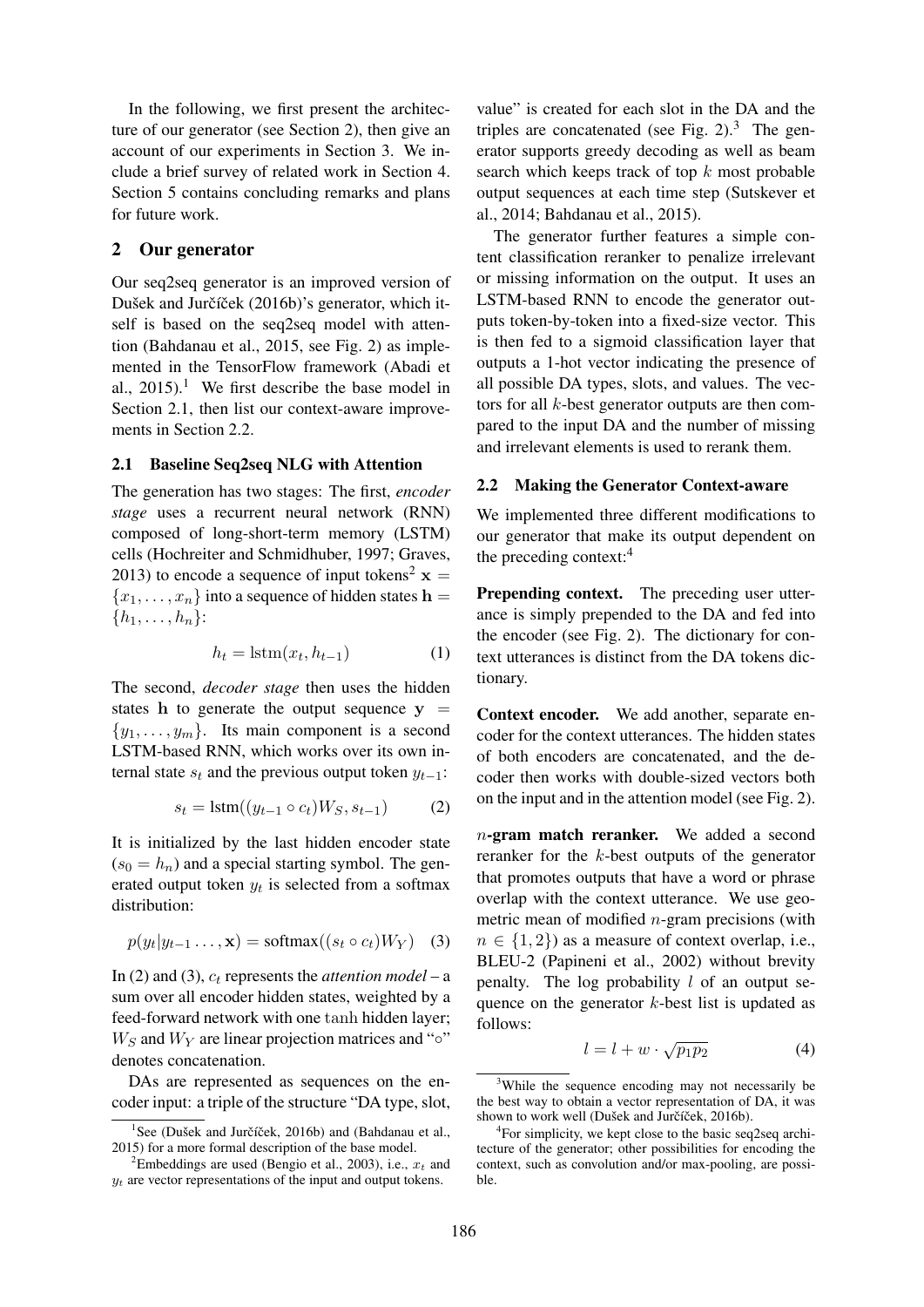

Figure 2: The base Seq2seq generator (black) with our improvements: prepending context (green) and separate context encoder (blue).

| <b>Setup</b>                | <b>BLEU</b> | <b>NIST</b> |
|-----------------------------|-------------|-------------|
| Baseline (context not used) | 66.41       | 7.037       |
| $n$ -gram match reranker    | 68.68       | 7.577       |
| Prepending context          | 63.87       | 6.456       |
| $+ n$ -gram match reranker  | 69.26       | 7.772       |
| Context encoder             | 63.08       | 6.818       |
| $+ n$ -gram match reranker  | 69.17       | 7.596       |

Table 1: BLEU and NIST scores of different generator setups on the test data.

In (4),  $p_1$  and  $p_2$  are modified unigram and bigram precisions of the output sequence against the context, and  $w$  is a preset weight. We believe that any reasonable measure of contextual match would be viable here, and we opted for modified  $n$ -gram precisions because of simple computation, welldefined range, and the relation to the de facto standard BLEU metric.<sup>5</sup> We only use unigrams and bigrams to promote especially the reuse of single words or short phrases.

In addition, we combine the  $n$ -gram match reranker with both of the two former approaches.

We used gold-standard transcriptions of the immediately preceding user utterance in our experiments in order to test the context-aware capabilities of our system in a stand-alone setting; in a live SDS, 1-best speech recognition hypotheses and longer user utterance history can be used with no modifications to the architecture.

## 3 Experiments

We experiment on the publicly available dataset of Dušek and Jurčíček (2016a)<sup>6</sup> for NLG in the pub-

lic transport information domain, which includes preceding context along with each pair of input DA and target natural language sentence. It contains over 5,500 utterances, i.e., three paraphrases for each of the over 1,800 combinations of input DA and context user utterance. The data concern bus and subway connections on Manhattan, and comprise four DA types (*iconfirm*, *inform*, *inform no match*, *request*). They are delexicalized for generation to avoid sparsity, i.e., stop names, vehicles, times, etc., are replaced by placeholders (Wen et al., 2015a). We applied a 3:1:1 split of the set into training, development, and test data. We use the three paraphrases as separate instances in training data, but they serve as three references for a single generated output in validation and evaluation.

We test the three context-aware setups described in Section 2.2 and their combinations, and we compare them against the baseline noncontext-aware seq2seq generator. Same as Dušek and Jurčíček (2016b), we train the seq2seq models by minimizing cross-entropy on the training set using the Adam optimizer (Kingma and Ba, 2015), and we measure BLEU on the development set after each pass over the training data, selecting the best-performing parameters.<sup>7</sup> The content classification reranker is trained in a similar fashion, measuring misclassification on both training and development set after each pass.<sup>8</sup> We use 5 dif-

<sup>&</sup>lt;sup>5</sup>We do not use brevity penalty as we do not want to demote shorter output sequences. However, adding it to the formula in our preliminary experiments yielded similar results to the ones presented here.

<sup>6</sup>The dataset is released at http://hdl.handle. net/11234/1-1675; we used a more recent version from GitHub (https://github.com/UFAL-DSG/alex\_

context\_nlg\_dataset), which contains several small fixes.

<sup>&</sup>lt;sup>7</sup>Based on our preliminary experiments on development data, we use embedding size 50, LSTM cell size 128, learning rate 0.0005, and batch size 20. Training is run for at least 50 and up to 1000 passes, with early stopping if the top 10 validation BLEU scores do not change for 100 passes.

<sup>&</sup>lt;sup>8</sup>We use the same settings except for the number of passes over the training data, which is at least 20 and 100 at most. For validation, development set is given 10 times more importance than the training set.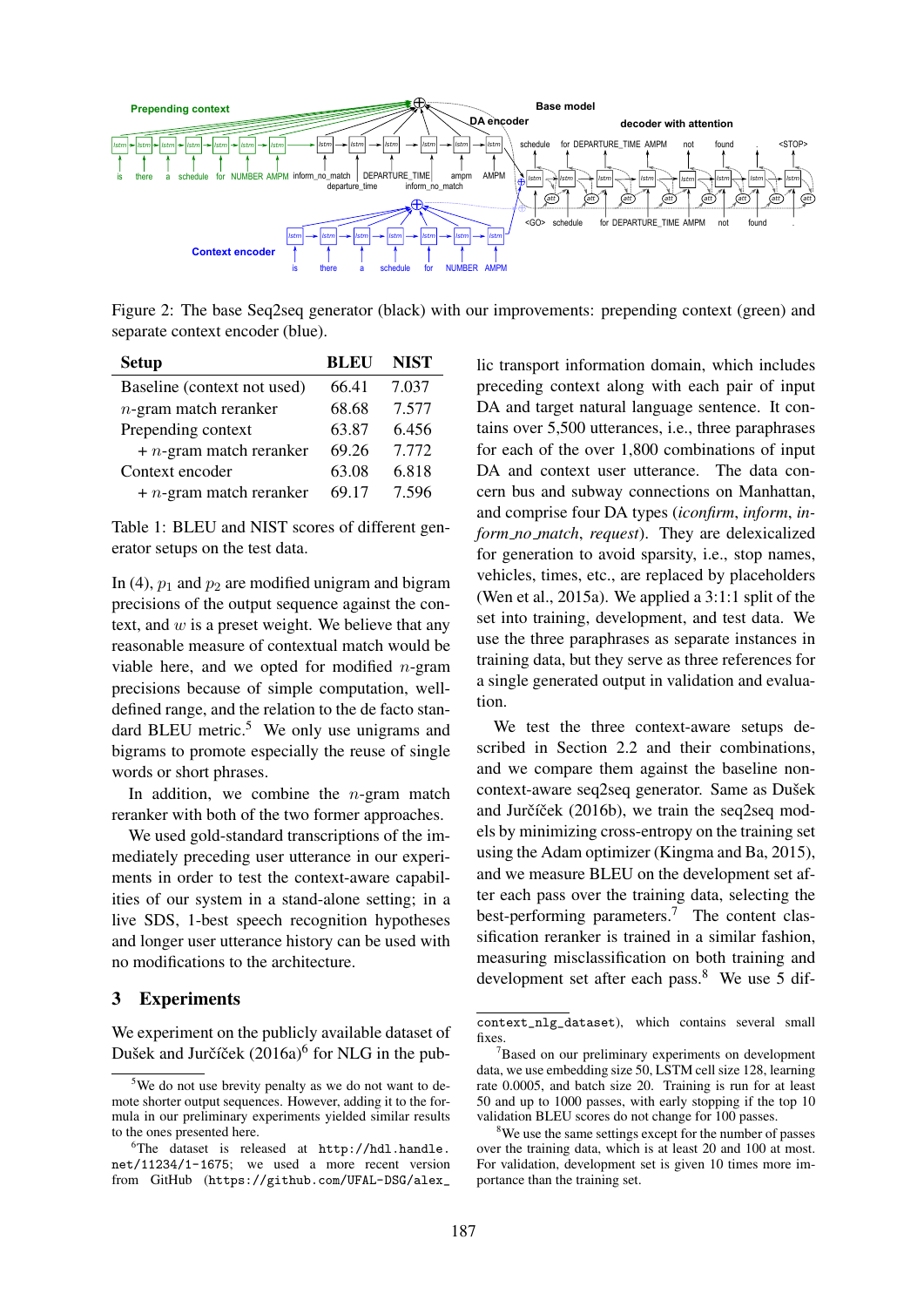ferent random initializations of the networks and average the results.

Decoding is run with a beam size of 20 and the penalty weight for content classification reranker set to 100. We set the  $n$ -gram match reranker weight based on experiments on development data.<sup>9</sup>

#### 3.1 Evaluation Using Automatic Metrics

Table 1 lists our results on the test data in terms of the BLEU and NIST metrics (Papineni et al., 2002; Doddington, 2002). We can see that while the n-gram match reranker brings a BLEU score improvement, using context prepending or separate encoder results in scores lower than the baseline.<sup>10</sup> However, using the *n*-gram match reranker together with context prepending or separate encoder brings significant improvements of about 2.8 BLEU points in both cases, better than using the *n*-gram match reranker alone.<sup>11</sup> We believe that adding the context information into the decoder does increase the chances of contextually appropriate outputs appearing on the decoder kbest lists, but it also introduces a lot more uncertainty and therefore, the appropriate outputs may not end on top of the list based on decoder scores alone. The  $n$ -gram match reranker is then able to promote the relevant outputs to the top of the  $k$ -best list. However, if the generator itself does not have access to context information, the n-gram match reranker has a smaller effect as contextually appropriate outputs may not appear on the  $k$ -best lists at all. A closer look at the generated outputs confirms that entrainment is present in sentences generated by the context-aware setups (see Fig. 2).

In addition to BLEU and NIST scores, we measured the slot error rate ERR (Wen et al., 2015b), i.e., the proportion of missing or superfluous slot placeholders in the delexicalized generated outputs. For all our setups, ERR stayed around 3%.

#### 3.2 Human Evaluation

We evaluated the best-performing setting based on BLEU/NIST scores, i.e., prepending context with *n*-gram match reranker, in a blind pairwise preference test with untrained judges recruited on

the CrowdFlower crowdsourcing platform.<sup>12</sup> The judges were given the context and the system output for the baseline and the context-aware system, and they were asked to pick the variant that sounds more natural. We used a random sample of 1,000 pairs of different system outputs over all 5 random initializations of the networks, and collected 3 judgments for each of them. The judges preferred the context-aware system output in 52.5% cases, significantly more than the baseline.<sup>13</sup>

We examined the judgments in more detail and found three probable causes for the rather small difference between the setups. First, both setups' outputs fit the context relatively well in many cases and the judges tend to prefer the overall more frequent variant (e.g., for the context "starting from Park Place", the output "Where do you want to go?" is preferred over "Where are you going to?"). Second, the context-aware setup often selects a shorter response that fits the context well (e.g., "Is there an option at 10:00 am?" is confirmed simply with "At 10:00 am."), but the judges seem to prefer the more eloquent variant. And third, both setups occasionally produce non-fluent outputs, which introduces a certain amount of noise.

### 4 Related Work

Our system is an evolutionary improvement over the LSTM seq2seq system of Dušek and Jurčíček (2016b) and as such, it is most related in terms of architecture to other recent RNN-based approaches to NLG, which are not context-aware: RNN generation with a convolutional reranker by Wen et al. (2015a) and an improved LSTM-based version (Wen et al., 2015b), as well as the LSTM encoder-aligner-decoder NLG system of Mei et al. (2015). The recent end-to-end trainable SDS of Wen et al. (2016) does have an implicit access to previous context, but the authors do not focus on its influence on the generated responses.

There have been several attempts at modelling entrainment in dialogue (Brockmann et al., 2005; Reitter et al., 2006; Buschmeier et al., 2010) and even successful implementations of entrainment models in NLG systems for SDS, where entrainment caused an increase in perceived naturalness of the system responses (Hu et al., 2014) or increased naturalness and task success (Lopes et al.,

 $9w$  is set to 5 when the *n*-gram match reranker is run by itself or combined with the separate encoder, 10 if combined with prepending context.

 $10$ In our experiments on development data, all three methods brought a mild BLEU improvement.

<sup>&</sup>lt;sup>11</sup>Statistical significance at 99% level has been assessed using pairwise bootstrap resampling (Koehn, 2004).

<sup>12</sup>http://crowdflower.com

<sup>&</sup>lt;sup>13</sup>The result is statistically significant at 99% level according to the pairwise bootstrap resampling test.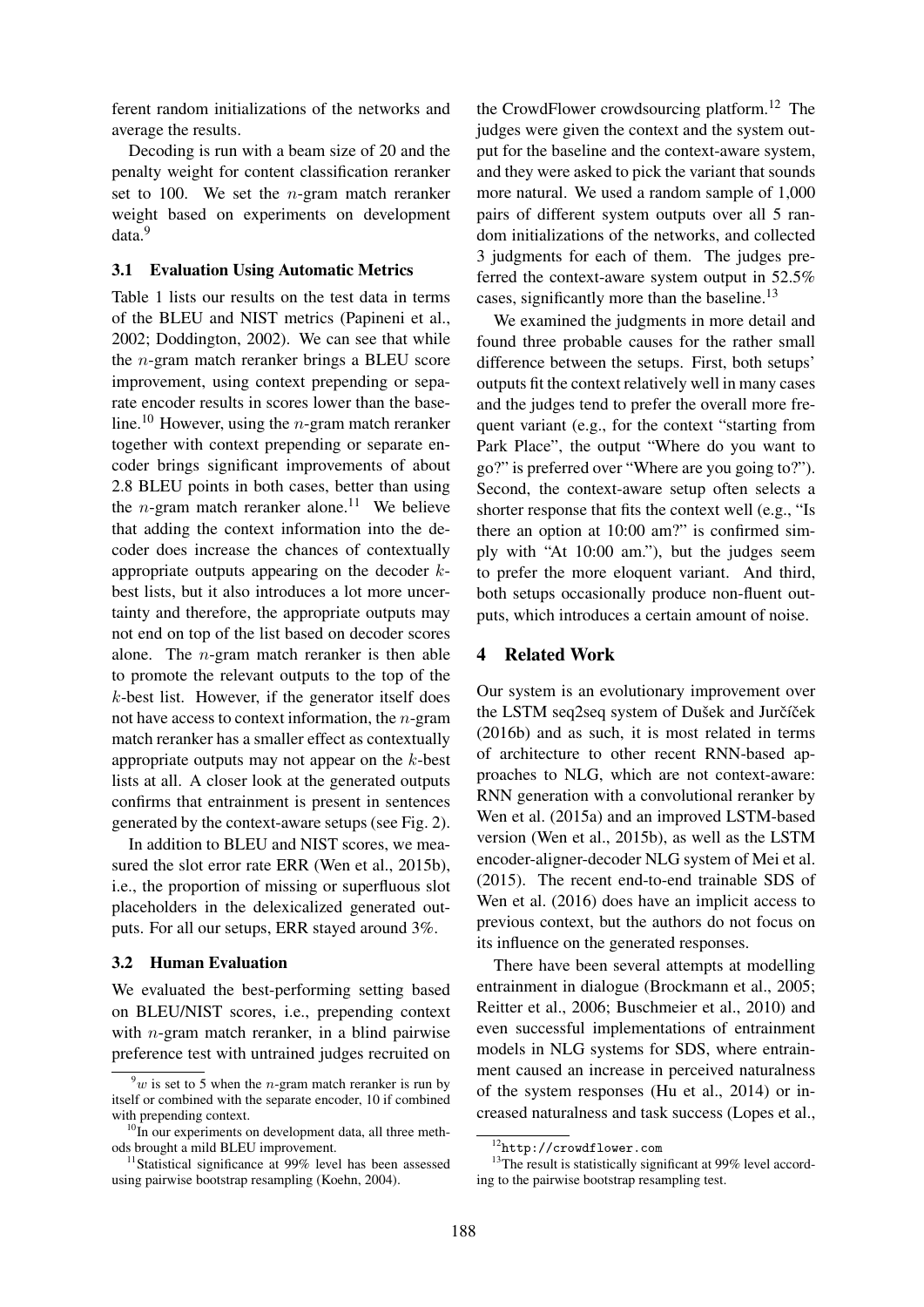| Context                                       | is there a later option                                                                                    |
|-----------------------------------------------|------------------------------------------------------------------------------------------------------------|
| Input DA                                      | iconfirm(alternative=next)                                                                                 |
| <b>Baseline</b>                               | Next connection.                                                                                           |
| $n$ -gram match reranker                      | You want a later connection.                                                                               |
| Prepending context $+ n$ -gram match reranker | You want a later connection.                                                                               |
| Context encoder $+ n$ -gram match reranker    | You want a later option.                                                                                   |
| Context                                       | i need to find a bus connection                                                                            |
| Input DA                                      | inform_no_match(vehicle=bus)                                                                               |
| <b>Baseline</b>                               | No bus found, sorry.                                                                                       |
| $n$ -gram match reranker                      | I did not find a bus route.                                                                                |
| Prepending context $+ n$ -gram match reranker | I'm sorry, I cannot find a bus connection.                                                                 |
| Context encoder $+ n$ -gram match reranker    | I'm sorry, I cannot find a bus connection.                                                                 |
| Context                                       | <i>i</i> rather take the bus                                                                               |
| Input DA                                      | inform(vehicle=bus, departure_time=8:01am, direction=Cathedral Parkway, from_stop=Bowling Green, line=M15) |
| <b>Baseline</b>                               | At 8:01am by bus line M15 from Bowling Green to Cathedral Parkway.                                         |
| $n$ -gram match reranker                      | At 8:01am by bus line M15 from Bowling Green to Cathedral Parkway.                                         |
| Prepending context $+ n$ -gram match reranker | You can take the M15 bus from Bowling Green to Cathedral Parkway at 8:01am.                                |
| Context encoder $+ n$ -gram match reranker    | At 8:01am by bus line M15 from Bowling Green to Cathedral Parkway.                                         |

Table 2: Example outputs of the different setups of our generator (with entrainment highlighted)

2013; Lopes et al., 2015). However, all of the previous approaches are completely or partially rulebased. Most of them attempt to model entrainment explicitly, focus on specific entrainment phenomena only, and/or require manually selected lists of variant expressions, while our system learns synonyms and entrainment rules implicitly from the corpus. A direct comparison with previous entrainment-capable NLG systems for SDS is not possible in our stand-alone setting since their rules involve the history of the whole dialogue whereas we focus on the preceding utterance in our experiments.

## 5 Conclusions and Further Work

We presented an improvement to our natural language generator based on the sequence-tosequence approach (Dušek and Jurčíček, 2016b), allowing it to exploit preceding context user utterances to adapt (entrain) to the user's way of speaking and provide more contextually accurate and less repetitive responses. We used two different ways of feeding previous context into the generator and a reranker based on  $n$ -gram match against the context. Evaluation on our context-aware dataset (Dušek and Jurčíček, 2016a) showed a significant BLEU score improvement for the combination of the two approaches, which was confirmed in a subsequent human pairwise preference test. Our generator is available on GitHub at the following URL:

## https://github.com/UFAL-DSG/tgen

In future work, we plan on improving the  $n$ gram matching metric to allow fuzzy matching (e.g., capturing different forms of the same word), experimenting with more ways of incorporating context into the generator, controlling the output eloquence and fluency, and most importantly, evaluating our generator in a live dialogue system. We also intend to evaluate the generator with automatic speech recognition hypotheses as context and modify it to allow  $n$ -best hypotheses as contexts. Using our system in a live SDS will also allow a comparison against previous handcrafted entrainment-capable NLG systems.

## Acknowledgments

This work was funded by the Ministry of Education, Youth and Sports of the Czech Republic under the grant agreement LK11221 and core research funding, SVV project 260 333, and GAUK grant 2058214 of Charles University in Prague. It used language resources stored and distributed by the LINDAT/CLARIN project of the Ministry of Education, Youth and Sports of the Czech Republic (project LM2015071). The authors would like to thank Ondřej Plátek and Miroslav Vodolán for helpful comments.

# References

- M. Abadi, A. Agarwal, P. Barham, E. Brevdo, Z. Chen, C. Citro, G. S. Corrado, A. Davis, J. Dean, M. Devin, S. Ghemawat, I. Goodfellow, A. Harp, G. Irving, M. Isard, Y. Jia, R. Jozefowicz, L. Kaiser, M. Kudlur, J. Levenberg, D. Mané, R. Monga, S. Moore, D. Murray, C. Olah, M. Schuster, J. Shlens, B. Steiner, I. Sutskever, K. Talwar, P. Tucker, V. Vanhoucke, V. Vasudevan, F. Viegas, ´ O. Vinyals, P. Warden, M. Wattenberg, M. Wicke, Y. Yu, and X. Zheng. 2015. TensorFlow: Largescale machine learning on heterogeneous systems. Software available from tensorflow.org.
- D. Bahdanau, K. Cho, and Y. Bengio. 2015. Neural machine translation by jointly learning to align and translate. In *International Conference on Learning Representations*. arXiv:1409.0473.